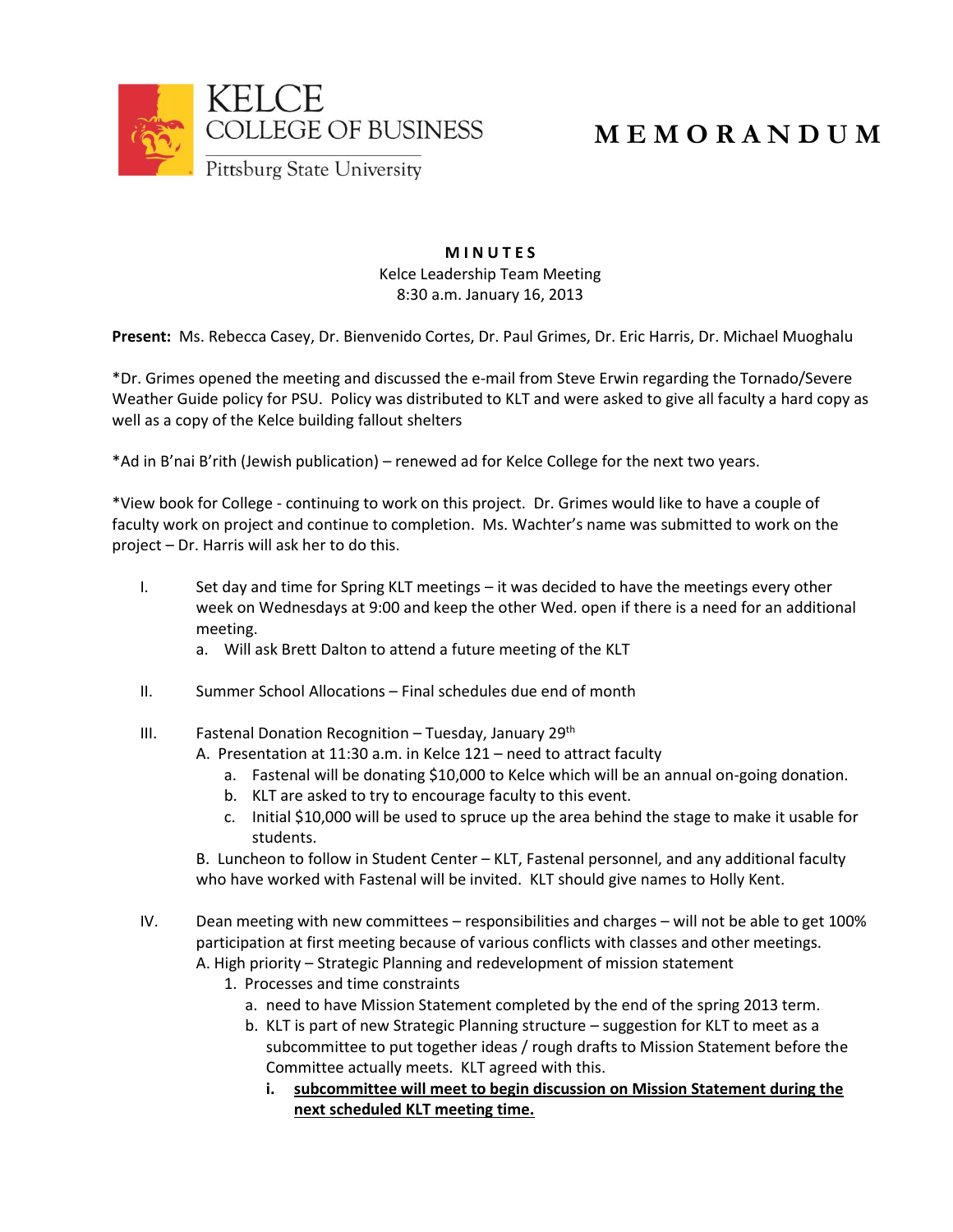- V. Miscellaneous
	- A. New admissions standards where are we in the process?
		- a. Discussion on where we are in the process of completing the new admissions standards. Dr. Grimes / Dr. Harris will discuss with Dr. Dalecki.
	- B. IE Curriculum proposals to university committee this morning

C. AACSB – Impact of Research; metrics? This was distributed and KLT were asked to familiarize them with this document.

- D. Building physical plant given go ahead to work on engineers' recommendations
	- a. Small band ensembles groups will be moving out of the Kelce building to the old Student Health Center. Plan is to have everything ready for them to be moved for the Fall 2013 semester. We will then be able to reclaim some of the space.
	- b. Engineers Report 11 items to stop flooding in the basement. Physical Plant has reviewed the list and will begin working on items in-house. Dr. Grimes will try to find out what will be done and when – to pin them down on a timeline of completing the work.
- VI. Updates and Announcements
	- A. Grimes AACSB Dean's Meeting Next Week (will be gone from Wed Fri next week)
		- a. Dr. Grimes will be gone to France from Feb. 2-10 with Dr. Scott and Dr. Dalecki
	- B. Casey Ms. Casey will probably be teaching both of Dr. Roush's classes.
		- a. Ms. Casey will be out from Feb. 5-15
		- b. Dr. Roush is out on sick leave and has begun chemotherapy
	- C. Cortes
		- a. Update: 2 on-campus interviews for Ken Smith position Jan 28 & Feb 1
		- b. ECON Dept. meeting will be next week. Dept. will meet with Provost next week as well.
	- D. Harris
		- a. Conducting a search for a visiting professor for the fall 2013 semester (Box position).
		- b. GUS access for Chairs having problems with accessing records of all BBA students. Need to set up a meeting with Bill Ivy to see if there could be some re-programming done to allow chairs full advisory access. Dr. Grimes will talk to Dr. Ivy.
		- c. MFT has been scheduled for March 14. Dr. Harris can give out letters to students for permission to miss scheduled classes if needed.
		- d. Scheduling conflicts with MGMKT and ECON classes this semester.
	- E. Muoghalu
		- a. MBA enrollment is on-going for this semester 120 students enrolled so far.
		- b. MBA Experience class will meet next week-end enrollment right now is 30 students.

## VII. Old Business

A. Summer Assignment Procedure Documents – departments have agreed on the document and will send to Dr. Olson. Each department will send their documents individually. Dr. Grimes needs a copy of each department's document.

- B. Departmental P&T Documents
	- a. Dr. Grimes needs to review each of these before they are finalized. Committees are in the process of working on these documents.